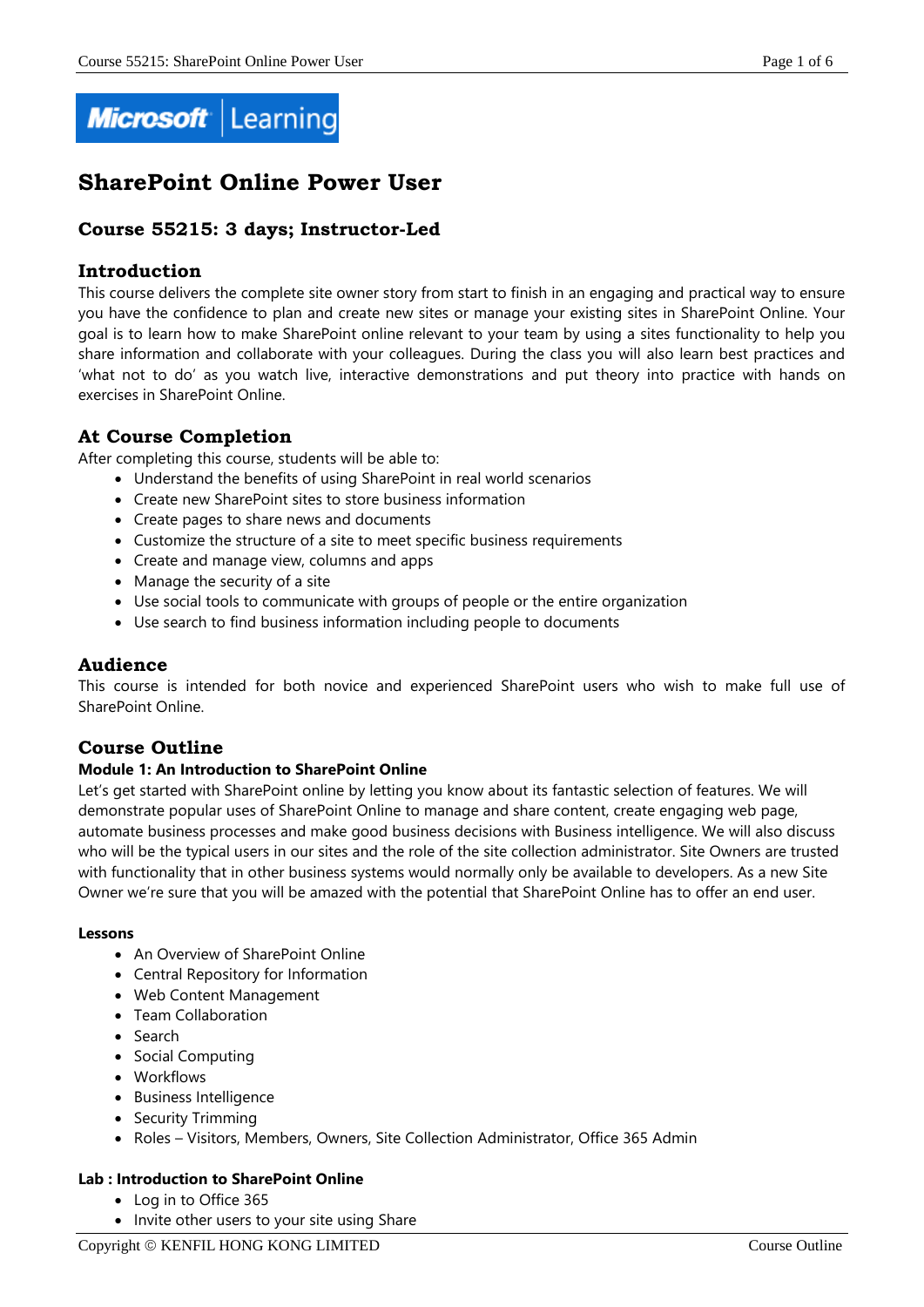• Upload, rename and pin a document

#### **After completing this module, students will be able to:**

- Describe popular reasons to use SharePoint Online
- Understand user roles in SharePoint Online
- Log in to Office 365
- Navigate to SharePoint Online

# **Module 2: Creating Sites**

Whether you are managing existing sites or you have not yet started, we will complement your current situation by discussing site hierarchy and planning your SharePoint sites. This will allow you to understand existing sites that other people have created as well as making good decisions when building new sites. As a site owner you will be presented with a selection of site templates. You will use a variety of popular site templates to develop an enhanced understanding of each sites function and appropriate use. Once your site is ready, we will then change the look and feel of your site. You can even try applying your business brand to your test site. We will also build our navigation bar, a simple but powerful way to help users move between websites.

#### **Lessons**

- An Introduction to Site Topology
- When to Create a Site and Where?
- How to Create a New Site
- Site Templates
- Team Sites
- Project Sites
- Blog Sites
- Community Sites
- Publishing Sites
- Navigating SharePoint Sites
- Applying Custom Themes to a Site
- Building the Site Navigation Bar
- Deleting Sites
- Recovering Deleted Sites

#### **Lab : Creating Sites**

- Create two sub sites
- Delete a sub site
- Restore a site
- Update the navigation

#### **After completing this module, students will be able to:**

- Understand the benefits of using site templates when creating new sites
- Correctly use Site Collections and Sites
- Control site navigation
- Delete and Restore sites

# **Module 3: Creating and Managing Web Pages**

SharePoint boasts a rich selection of ways to build web pages. You will learn how to update the home page of your SharePoint site with text, links, images, videos and web parts. We will also show you best practices when creating multiple pages and linking them together. In most site templates, creating and managing web pages is a simple, fast and rewarding way to present essential information and apps. SharePoint can also be used as an Intranet for internal news. Due to the high visibility of these web sites, it is common to place more control over the release of new web pages or updates to existing pages. For this reason, SharePoint has Publishing Sites.

#### **Lessons**

• Introducing Wiki Pages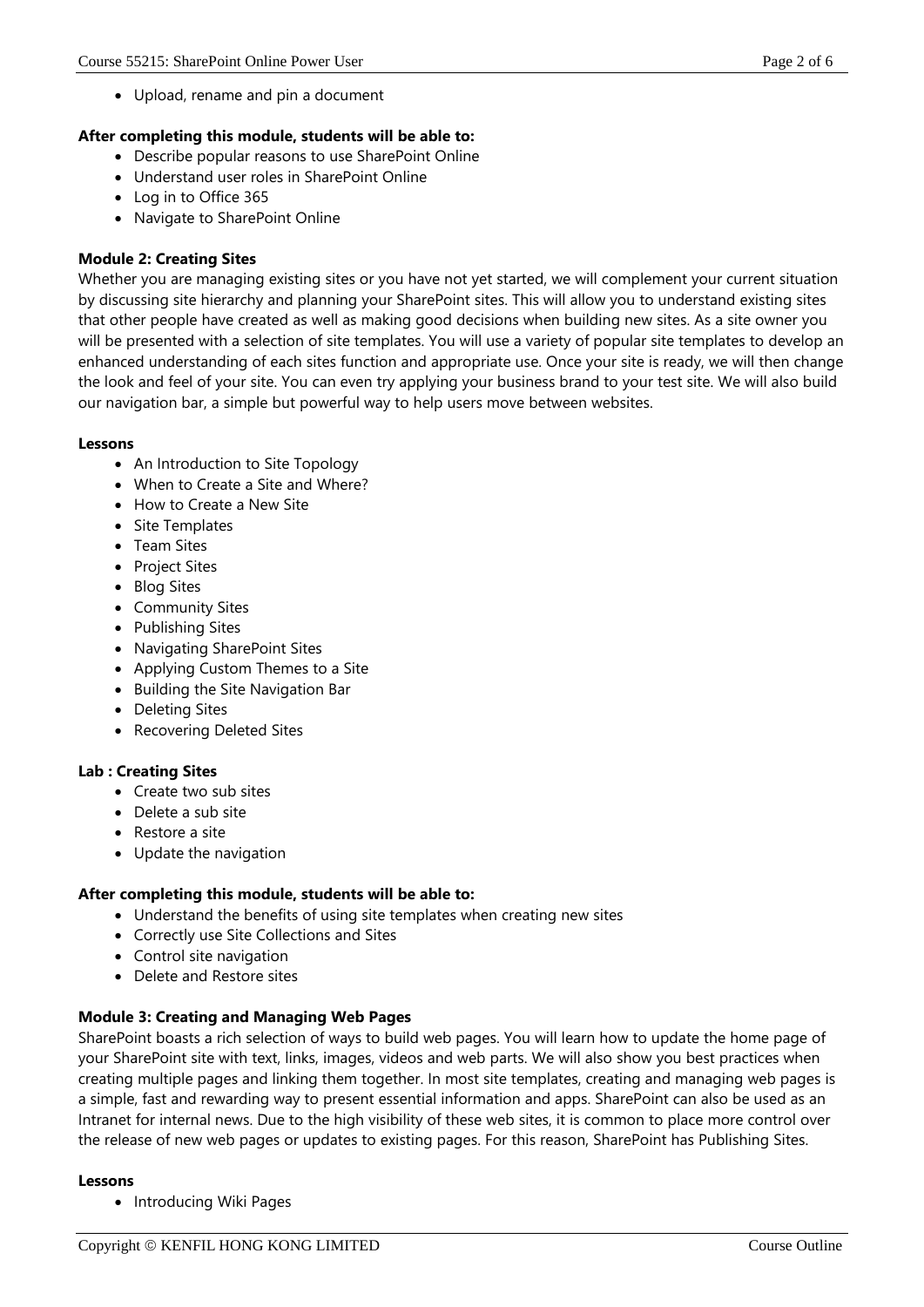- Adding Wiki Pages
- Adding Rich Content to Wiki Pages
- Promoted Links
- Adding and Modifying Web Parts
- Deleting Wiki Pages
- Reusable Content
- Web Page Approval
- Scheduling Pages
- Introducing the Publishing Site
- Create and Edit Publishing Pages
- Using Page Layouts
- Web Page Metadata
- Site Collection Images
- Renditions

#### **Lab : Create and Manage Web Pages**

- Tidy up the Training home page
- Add rich content
- Optional Add a YouTube video

#### **After completing this module, students will be able to:**

- Know when to create pages
- Create all types of page
- Add content to a page including images and videos
- Use publishing page content such as renditions and reusable content

#### **Module 4: Defining Business Information & Retention**

Traditionally teams make use of file templates or manual processes to ensure information is collected and retained correctly. In this module we will help your team establish reusable file templates and automate business processes. An example of this would be removing old unwanted content from your site automatically. To achieve this you will learn about a variety of SharePoint features including content types, policies and in-place records management module.

#### **Lessons**

- Managed Metadata Service
- An Introduction to Content Types
- Create & Manage Content Types
- Content Type Settings
- Using Content Types in Apps
- The Content Type Hub
- Deploying Content Types
- Table a Information Management Policies
- The Records Center
- The Content Organizer
- Document IDs
- In Place Records Management

#### **Lab : Business Information**

- Set up managed metadata terms
- Create site columns
- Create a site content type
- In place records management

#### **After completing this module, students will be able to:**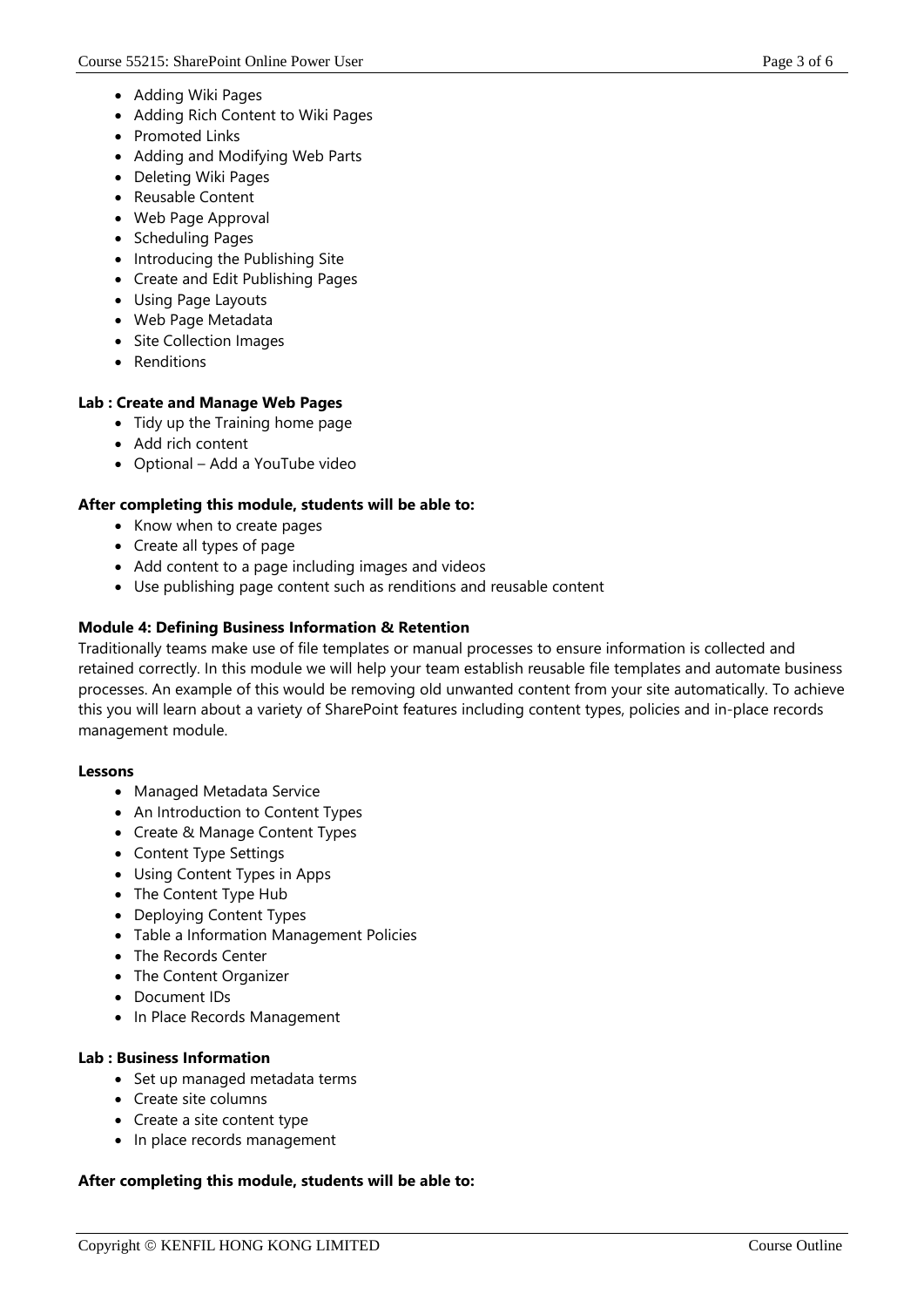- Understand how SharePoint can be configured to store information relevant to your business or industry
- Create a document life cycle strategy to create, update, archive and delete business information

# **Module 5: Adding and Configuring Apps**

Apps are required to store information such as events, contacts and files in a site. SharePoint provides a selection of apps for different scenarios, all with the option to be customized for a specific business requirement. Apps can be broken down into Lists, Libraries and Market Place Apps. SharePoint lists serve as the structure for calendars, discussion boards, contacts, and tasks. This module explains the concept of lists, and then reviews popular options. A document library is a location on a site where you can create, collect, update, and share files including Word, Excel, PowerPoint and PDF. We will show you the benefits of using a library and teach you how best to work with files in a library. An introduction to on premises and SharePoint Marketplace apps is provided to show how to extend site functionality beyond what Microsoft has provided in the SharePoint Online platform. Finally, this module provides an essential overview of the Microsoft products which are most commonly used in conjunction with SharePoint Online and discusses the advantages of each program when combined with SharePoint.

#### **Lessons**

- Adding List & Library Apps
- Managing List & Library Settings
- Adding Site Columns
- Create and Manage Public Views
- Working with Document Sets
- Creating App Templates
- On Premises Apps
- SharePoint Marketplace Apps
- Table a Popular List & Library Templates
- Add, Modify, Upload, and Delete Content in Apps
- Create and Manage App Columns
- Sort and Filter Content
- Personal Views
- Using Alerts in Apps
- Office 2016 Integration with SharePoint Apps

#### **Lab : Working with Apps**

- Add and remove a library app
- Configure the library app
- Add and configure list apps
- Optional Add an app from the store

#### **After completing this module, students will be able to:**

- Understand the App template available in SharePoint Online
- Create new apps to store business information
- Customize apps with Columns, Views and App settings, to make them relevant to specific business requirements
- Use SharePoint Apps with other Office applications including Excel and Outlook
- Sort and Filter documents

#### **Module 6: Building Processes with Workflows**

Workflows are a powerful efficiency tool which can be used to organize and track process driven tasks including approval processes. Workflows will be demonstrated using real world examples. You will be given the opportunity to build workflows and review workflow progress. Also covered is an introduction to Microsoft SharePoint Designer 2013 and third party workflow tools.

#### **Lessons**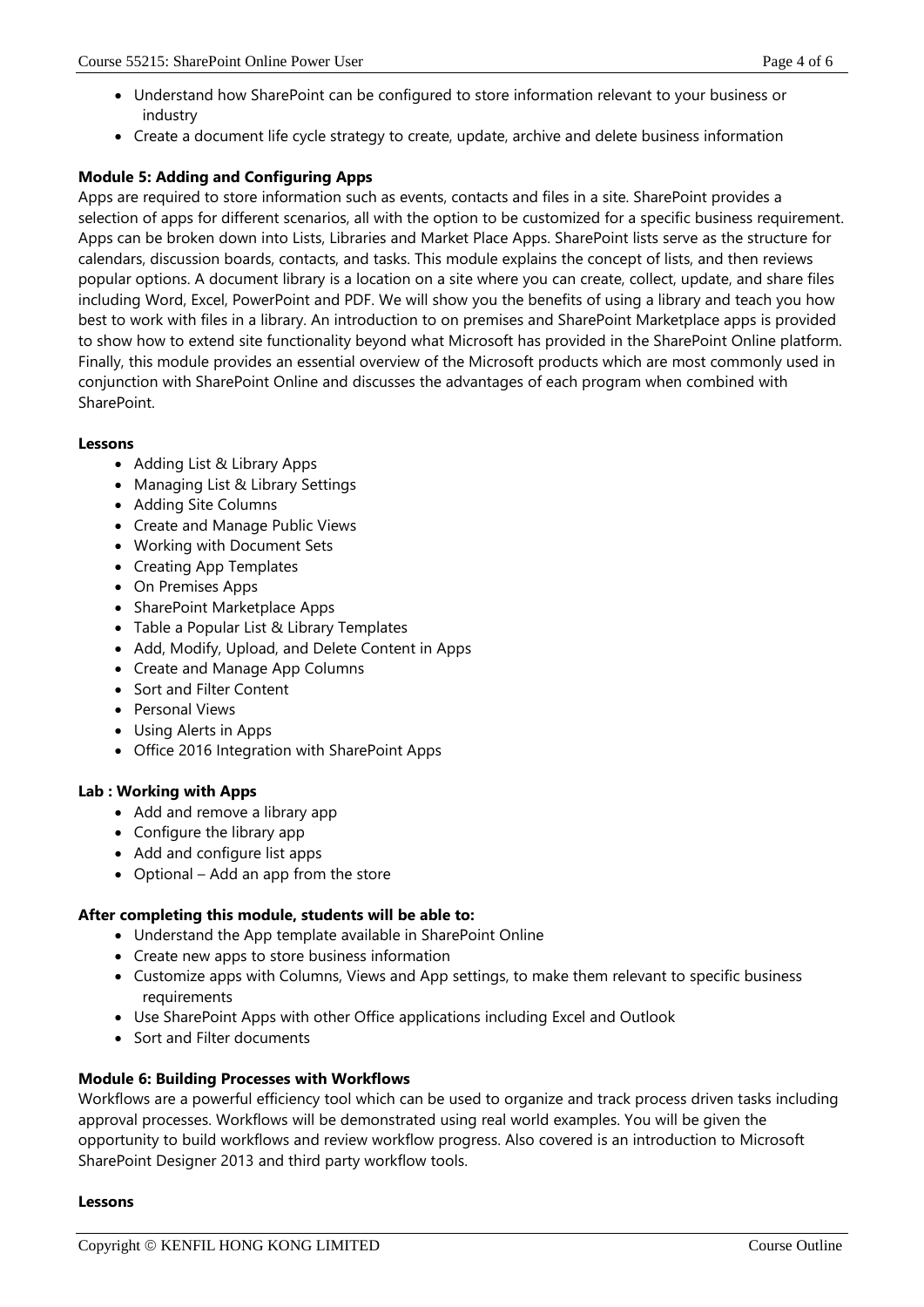- An Introduction to Workflows
- Workflow Scenarios
- Creating Workflows
- Configuring Workflow Settings
- Adding Workflows
- Removing Workflows
- Third Party Workflow Tools

#### **Lab : Workflow**

- Enable the workflow feature
- Create a library for procedures
- Add a new publishing workflow
- Test the workflow

# **After completing this module, students will be able to:**

- Understand when workflows can be used and how the business benefits it will bring
- Add a workflow to an App
- Participate in an automated workflow

# **Module 7: Customizing Security**

Security is an important element of any site. You will see instructor-led demonstrations of the best practices for adding and removing colleagues from your site and defining their level of access. As a site owner, you can customize permission levels. This means that you can create levels of access that are aligned with the responsibilities of your sites users. An example of this would be allowing a group of users the ability to upload content but not delete content. You will also see how to use the Share button to quickly share documents with external users.

#### **Lessons**

- An Introduction to Security
- Access Requests
- Share Sites and Files
- Approving Access Requests
- Creating Permission Levels
- Creating SharePoint Groups
- How Inheriting Security Works
- Securing Apps, Folders, Files/Items
- Managed Metadata Security
- OneDrive Security

#### **Lab : Customising Security**

- Add staff to your site
- Create permission levels and groups
- Remove access for a user
- Lock down or open up apps
- Optional Add the auditors to a workflow

#### **After completing this module, students will be able to:**

- Understand security objects in SharePoint Online
- Invite and remove people to and from their SharePoint Online Site
- Use Share options
- Customize security using SharePoint Groups and Permission Levels

#### **Module 8: Communicating with Social Tools**T